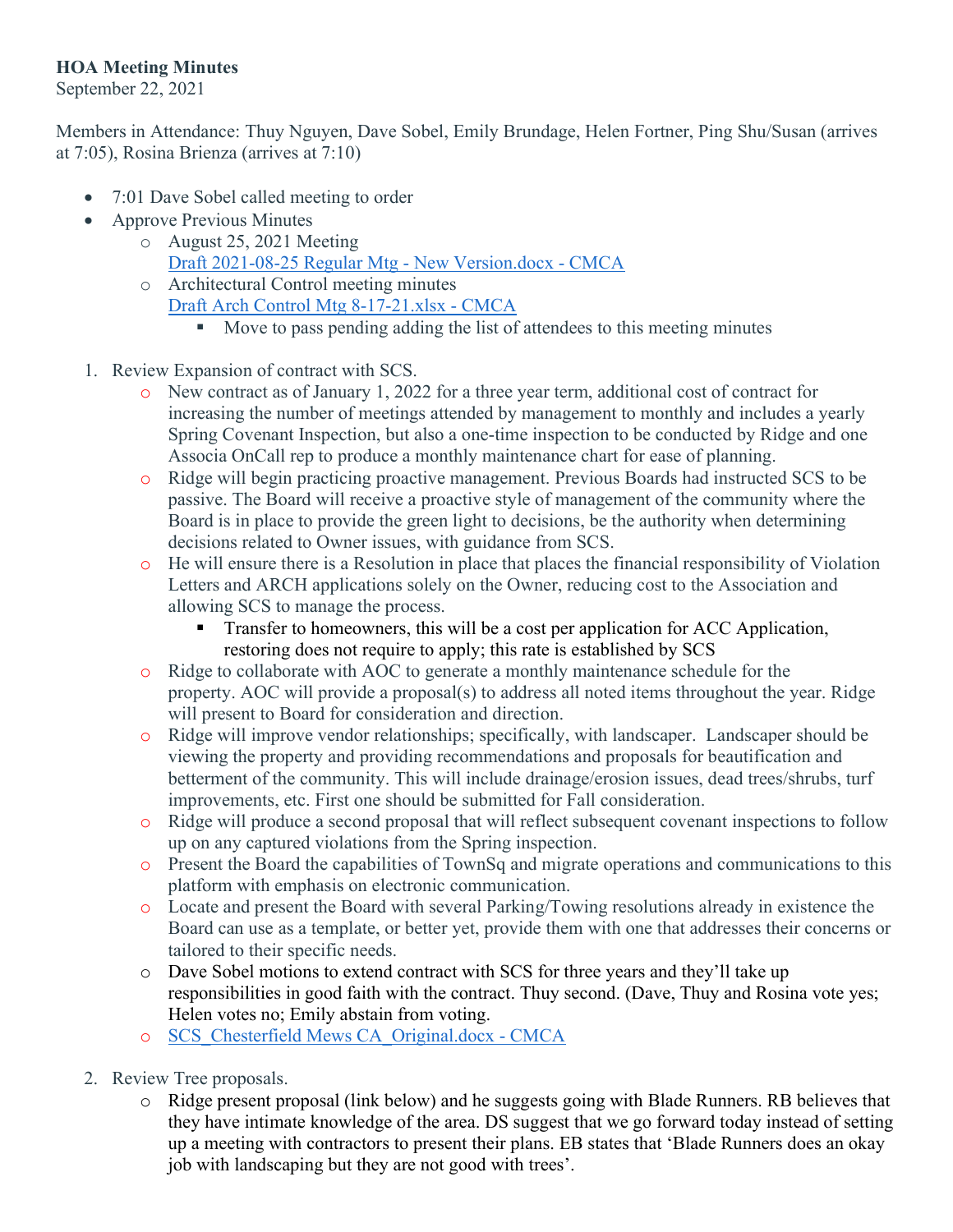- o Board members asked Ridge more information regarding the various proposals.
- o Dave motions to do all three of their trees works with BLADE RUNNER, Rosina's seconds. VOTES
	- **Fall Finally, Dave, Rosina, Ping; No: Emilie and Helen**
- o Ridge to ask Blade Runner to be more communicative of their work.
- o Re: Tree Proposals Analysis CMCA
- 3. Review Trash Renewal Proposals received and discussed concerns with missed pickups by current contractor. Negotiated better pricing for renewal with current contractor. Discussed obtaining more quotes and aim for decision by October 2021 Board meeting.
- 4. Comments from neighbors:

A comment from Kevin K Noca on www.inthemews.com - CMCA A comment from Bruce Pincus on www.inthemews.com - CMCA A comment from Lyle Minter on www.inthemews.com - CMCA A comment from DILMA ZURITA on www.inthemews.com - CMCA

- 5. Review Parking Policy
	- o Thuy forwards the parking policy to Ridge, he reviews and agrees with it. He also accepts being the point of contact.
	- o Policy will be review with Bruce.
	- o Board members with reach and review the policy, the intention is that we approve it at the next meeting.
- 6. Tennis Court Keys
	- o SCS can manage Tennis court keys. We can charge community members for keys. We can delegate this responsibility to SCS completely.
	- o Nancy Hott currently have the keys to the tennis court.
	- o We need a key/tennis court policy.
	- o Dave motion for SCS to draft a tennis court/key management policy and we will review, revise and vote at the next meeting. Thuy second.
	- o VOTE: unanimous yes vote from board members
- 7. Community Issues:
	- o Passing of neighbor: A comment from Anne Patchell on www.inthemews.com CMCA
		- Arbitrary of Michael: a community member that passed away during  $9/11$ ; Dave to motion to recognize a moment of silence in memory of Michael (the only person to pass in Chesterfield Mews). No one votes no.
			- A moment of silence is observed.
	- o Maintenance concerns: A comment from Mary Mcgarvey on www.inthemews.com CMCA
		- **Engage maintenance services with SCS (ground maintenance)**
		- **Expanding grounds contract**
		- Request that Ridge reach out to Bare Branch to fix fence and pipe
- 8. Snow
	- o Who's in charge of snow? Making the call for snow removal. Ridge will be in charge.
	- o Traditional guidance, not going over budget.
	- o Blade Runners tracks weather map, they will call whoever is in charge. Blade Runners will call SCS and vice versa, work together to decide
	- o Decides next month
- 9. Motion to adjourn at 8:48. No one objects.